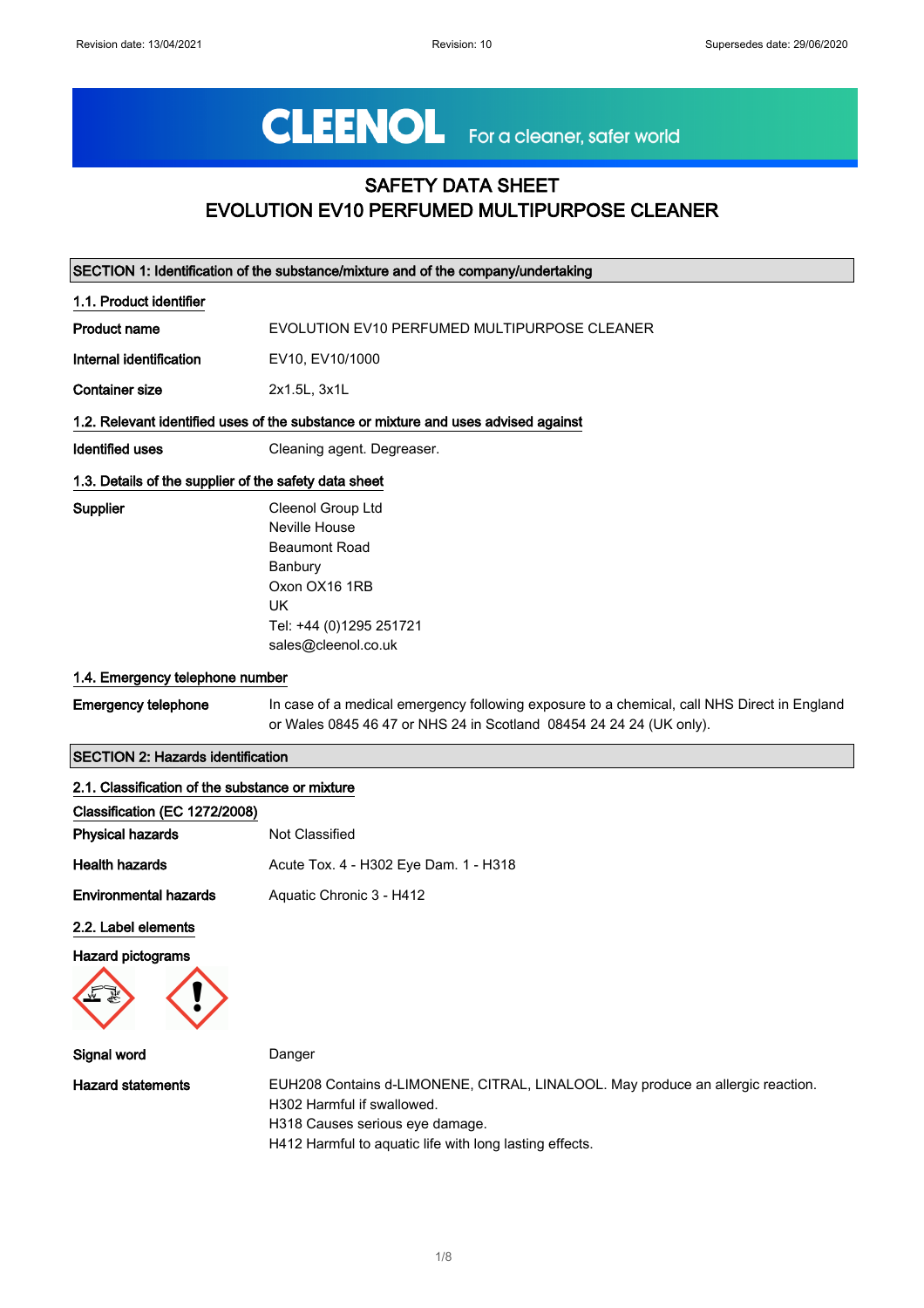| <b>Precautionary statements</b>           | P264 Wash contaminated skin thoroughly after handling.<br>P273 Avoid release to the environment.<br>P280 Wear protective gloves/ protective clothing/ eye protection/ face protection.<br>P301+P312 IF SWALLOWED: Call a POISON CENTRE/doctor if you feel unwell.<br>P305+P351+P338 IF IN EYES: Rinse cautiously with water for several minutes. Remove<br>contact lenses, if present and easy to do. Continue rinsing.<br>P333+P313 If skin irritation or rash occurs: Get medical advice/attention. |
|-------------------------------------------|-------------------------------------------------------------------------------------------------------------------------------------------------------------------------------------------------------------------------------------------------------------------------------------------------------------------------------------------------------------------------------------------------------------------------------------------------------------------------------------------------------|
| Contains                                  | ALCOHOLS, C12-C14, ETHOXYLATED                                                                                                                                                                                                                                                                                                                                                                                                                                                                        |
| Detergent labelling                       | Contains d-LIMONENE, CITRAL, BRONOPOL (INN), LINALOOL                                                                                                                                                                                                                                                                                                                                                                                                                                                 |
| Supplementary precautionary<br>statements | P261 Avoid breathing vapour/ spray.<br>P272 Contaminated work clothing should not be allowed out of the workplace.<br>P302+P352 IF ON SKIN: Wash with plenty of water.<br>P310 Immediately call a POISON CENTER/ doctor.<br>P330 Rinse mouth.<br>P362+P364 Take off contaminated clothing and wash it before reuse.<br>P501 Dispose of contents/ container in accordance with national regulations.                                                                                                   |

#### 2.3. Other hazards

SECTION 3: Composition/information on ingredients

#### 3.2. Mixtures

| ALCOHOLS, C12-C14, ETHOXYLATED                                                         |                      | 30-60%                                               |
|----------------------------------------------------------------------------------------|----------------------|------------------------------------------------------|
| CAS number: 68439-50-9                                                                 | EC number: 500-213-3 |                                                      |
| Classification<br>Acute Tox. 4 - H302<br>Eye Dam. 1 - H318<br>Aquatic Chronic 3 - H412 |                      |                                                      |
| 2-(2-BUTOXYETHOXY)ETHANOL                                                              |                      | 10-30%                                               |
| CAS number: 112-34-5                                                                   | EC number: 203-961-6 | REACH registration number: 01-<br>2119475104-44-XXXX |
| Classification<br>Eye Irrit. 2 - H319                                                  |                      |                                                      |
| β-ALANINE, N-(2-CARBOXYETHYL)-, N-COCO ALKYL<br><b>DERIV., DISODIUM SALT</b>           |                      | 5-10%                                                |
| CAS number: 90170-43-7                                                                 | EC number: 290-476-8 |                                                      |
| Classification<br>Eye Irrit. 2 - H319                                                  |                      |                                                      |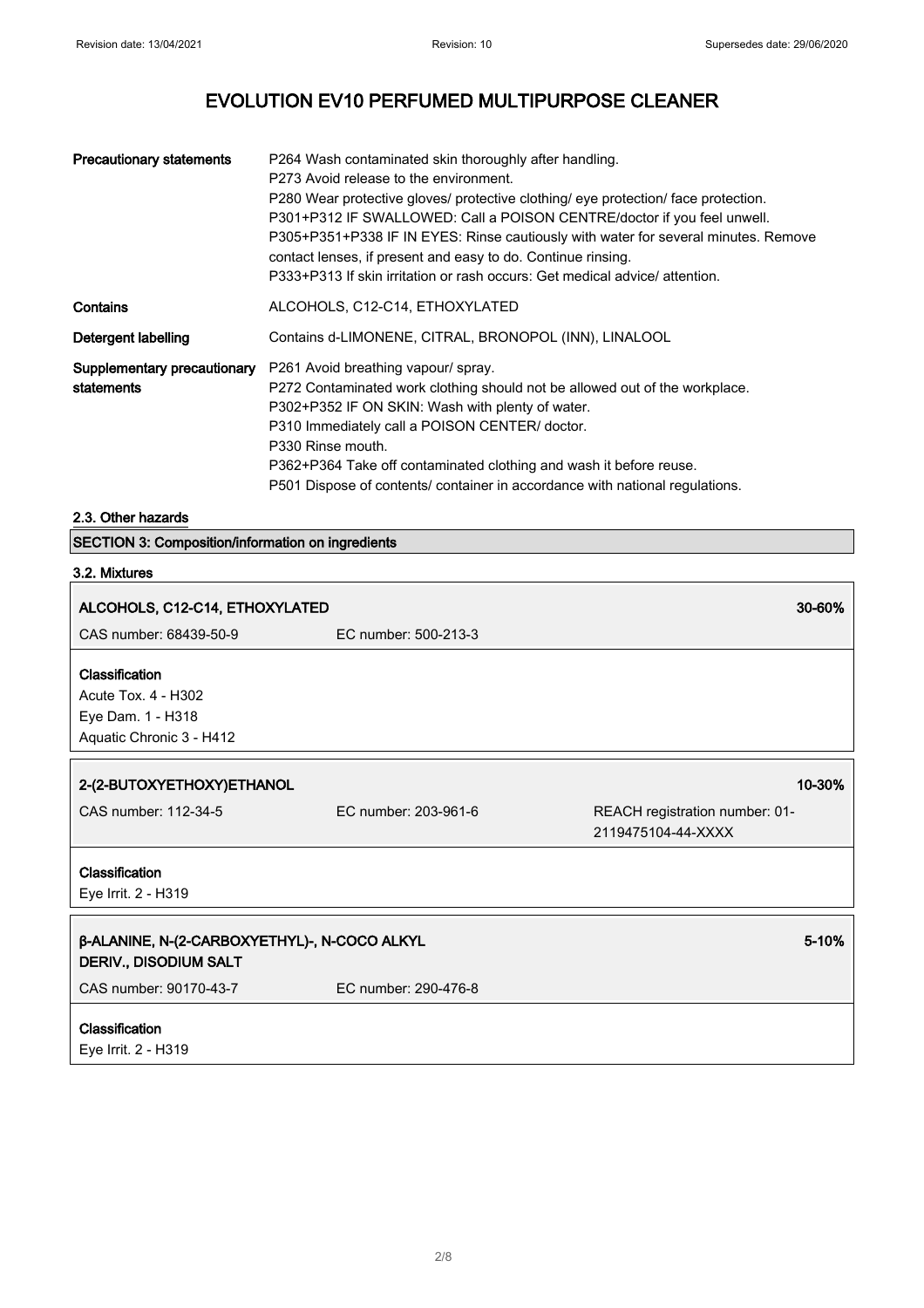| d-LIMONENE                                                                                                                                                                                                 |                      |                                                      | 1% |
|------------------------------------------------------------------------------------------------------------------------------------------------------------------------------------------------------------|----------------------|------------------------------------------------------|----|
| CAS number: 5989-27-5                                                                                                                                                                                      | EC number: 227-813-5 |                                                      |    |
| M factor (Acute) = $1$                                                                                                                                                                                     |                      |                                                      |    |
| Classification<br>Flam. Liq. 3 - H226<br>Skin Irrit. 2 - H315<br>Skin Sens. 1 - H317<br>Asp. Tox. 1 - H304<br>Aquatic Acute 1 - H400<br>Aquatic Chronic 3 - H412                                           |                      |                                                      |    |
| <b>CITRAL</b>                                                                                                                                                                                              |                      |                                                      | 1% |
| CAS number: 5392-40-5                                                                                                                                                                                      | EC number: 226-394-6 |                                                      |    |
| Classification<br>Skin Irrit. 2 - H315<br>Eye Irrit. 2 - H319<br>Skin Sens. 1 - H317                                                                                                                       |                      |                                                      |    |
|                                                                                                                                                                                                            |                      |                                                      |    |
| <b>BRONOPOL (INN)</b>                                                                                                                                                                                      |                      |                                                      | 1% |
| CAS number: 52-51-7                                                                                                                                                                                        | EC number: 200-143-0 | REACH registration number: 01-<br>2119980938-15-XXXX |    |
| M factor (Acute) = $10$                                                                                                                                                                                    |                      |                                                      |    |
| Classification<br>Acute Tox. 4 - H302<br>Acute Tox. 4 - H312<br>Acute Tox. 3 - H331<br>Skin Irrit. 2 - H315<br>Eye Dam. 1 - H318<br>STOT SE 3 - H335<br>Aquatic Acute 1 - H400<br>Aquatic Chronic 2 - H411 |                      |                                                      |    |

The full text for all hazard statements is displayed in Section 16.

#### SECTION 4: First aid measures

#### 4.1. Description of first aid measures

| <b>Inhalation</b>   | Unlikely route of exposure as the product does not contain volatile substances.                                                                                                                                                      |
|---------------------|--------------------------------------------------------------------------------------------------------------------------------------------------------------------------------------------------------------------------------------|
| Ingestion           | Do not induce vomiting. Rinse mouth thoroughly with water. Give a few small glasses of water<br>or milk to drink. Get medical attention if any discomfort continues. Get medical attention if a<br>large quantity has been ingested. |
| <b>Skin contact</b> | Remove contaminated clothing and rinse skin thoroughly with water. In the event of any<br>sensitisation symptoms developing, ensure further exposure is avoided.                                                                     |
| Eye contact         | Rinse cautiously with water for several minutes. Remove any contact lenses and open eyelids<br>wide apart. Continue to rinse. Get medical attention if symptoms are severe or persist after<br>washing.                              |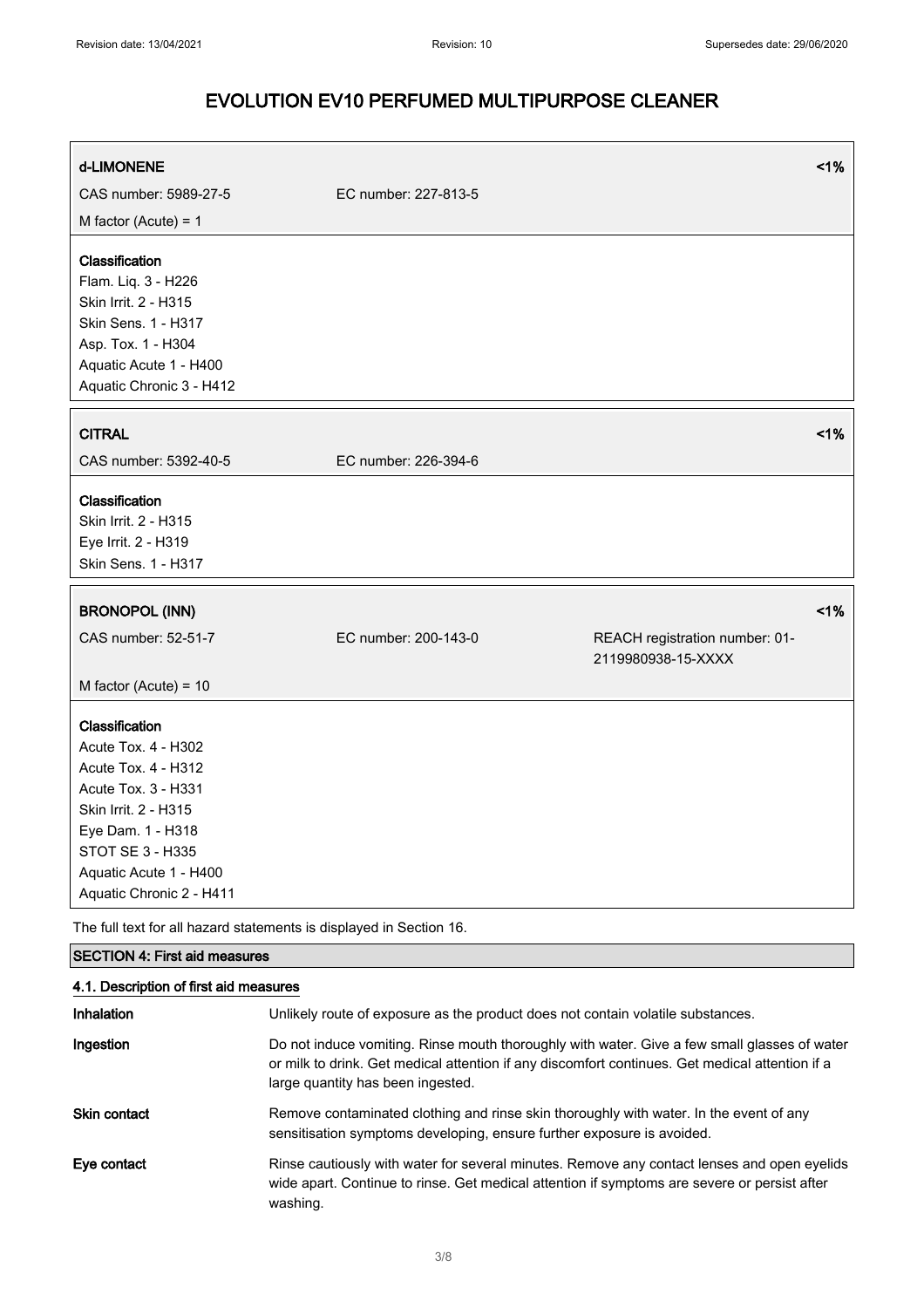| <b>General information</b>                                 | May produce an allergic reaction.                                                                                                                                                                                                                    |  |
|------------------------------------------------------------|------------------------------------------------------------------------------------------------------------------------------------------------------------------------------------------------------------------------------------------------------|--|
| Inhalation                                                 | The product is considered to be a low hazard under normal conditions of use.                                                                                                                                                                         |  |
| Ingestion                                                  | Harmful if swallowed.                                                                                                                                                                                                                                |  |
| <b>Skin contact</b>                                        | May cause skin sensitisation or allergic reactions in sensitive individuals.                                                                                                                                                                         |  |
| Eye contact                                                | Causes serious eye damage.                                                                                                                                                                                                                           |  |
|                                                            | 4.3. Indication of any immediate medical attention and special treatment needed                                                                                                                                                                      |  |
| Notes for the doctor                                       | No specific recommendations.                                                                                                                                                                                                                         |  |
| <b>Specific treatments</b>                                 | Treat symptomatically.                                                                                                                                                                                                                               |  |
| <b>SECTION 5: Firefighting measures</b>                    |                                                                                                                                                                                                                                                      |  |
| 5.1. Extinguishing media                                   |                                                                                                                                                                                                                                                      |  |
| Suitable extinguishing media                               | The product is not flammable. Use fire-extinguishing media suitable for the surrounding fire.                                                                                                                                                        |  |
| Unsuitable extinguishing<br>media                          | None known.                                                                                                                                                                                                                                          |  |
| 5.2. Special hazards arising from the substance or mixture |                                                                                                                                                                                                                                                      |  |
| Specific hazards                                           | Irritating gases or vapours.                                                                                                                                                                                                                         |  |
| 5.3. Advice for firefighters                               |                                                                                                                                                                                                                                                      |  |
| Protective actions during<br>firefighting                  | No specific firefighting precautions known.                                                                                                                                                                                                          |  |
| Special protective equipment<br>for firefighters           | Use protective equipment appropriate for surrounding materials. Firefighter's clothing<br>conforming to European standard EN469 (including helmets, protective boots and gloves) will<br>provide a basic level of protection for chemical incidents. |  |
| <b>SECTION 6: Accidental release measures</b>              |                                                                                                                                                                                                                                                      |  |
|                                                            | 6.1. Personal precautions, protective equipment and emergency procedures                                                                                                                                                                             |  |
| <b>Personal precautions</b>                                | Wear protective clothing as described in Section 8 of this safety data sheet.                                                                                                                                                                        |  |
| 6.2. Environmental precautions                             |                                                                                                                                                                                                                                                      |  |
| <b>Environmental precautions</b>                           | Avoid discharge to the aquatic environment.                                                                                                                                                                                                          |  |
| 6.3. Methods and material for containment and cleaning up  |                                                                                                                                                                                                                                                      |  |
| Methods for cleaning up                                    | Absorb in vermiculite, dry sand or earth and place into containers. Absorb small quantities<br>with paper towels and evaporate in a safe place.                                                                                                      |  |
| 6.4. Reference to other sections                           |                                                                                                                                                                                                                                                      |  |
| Reference to other sections                                | For personal protection, see Section 8. For waste disposal, see Section 13.                                                                                                                                                                          |  |
| <b>SECTION 7: Handling and storage</b>                     |                                                                                                                                                                                                                                                      |  |
| 7.1. Precautions for safe handling                         |                                                                                                                                                                                                                                                      |  |
| <b>Usage precautions</b>                                   | For professional users only. Avoid contact with eyes and prolonged skin contact.                                                                                                                                                                     |  |
| Advice on general<br>occupational hygiene                  | Wash contaminated skin thoroughly after handling.                                                                                                                                                                                                    |  |
|                                                            | 7.2. Conditions for safe storage, including any incompatibilities                                                                                                                                                                                    |  |

#### 4.2. Most important symptoms and effects, both acute and delayed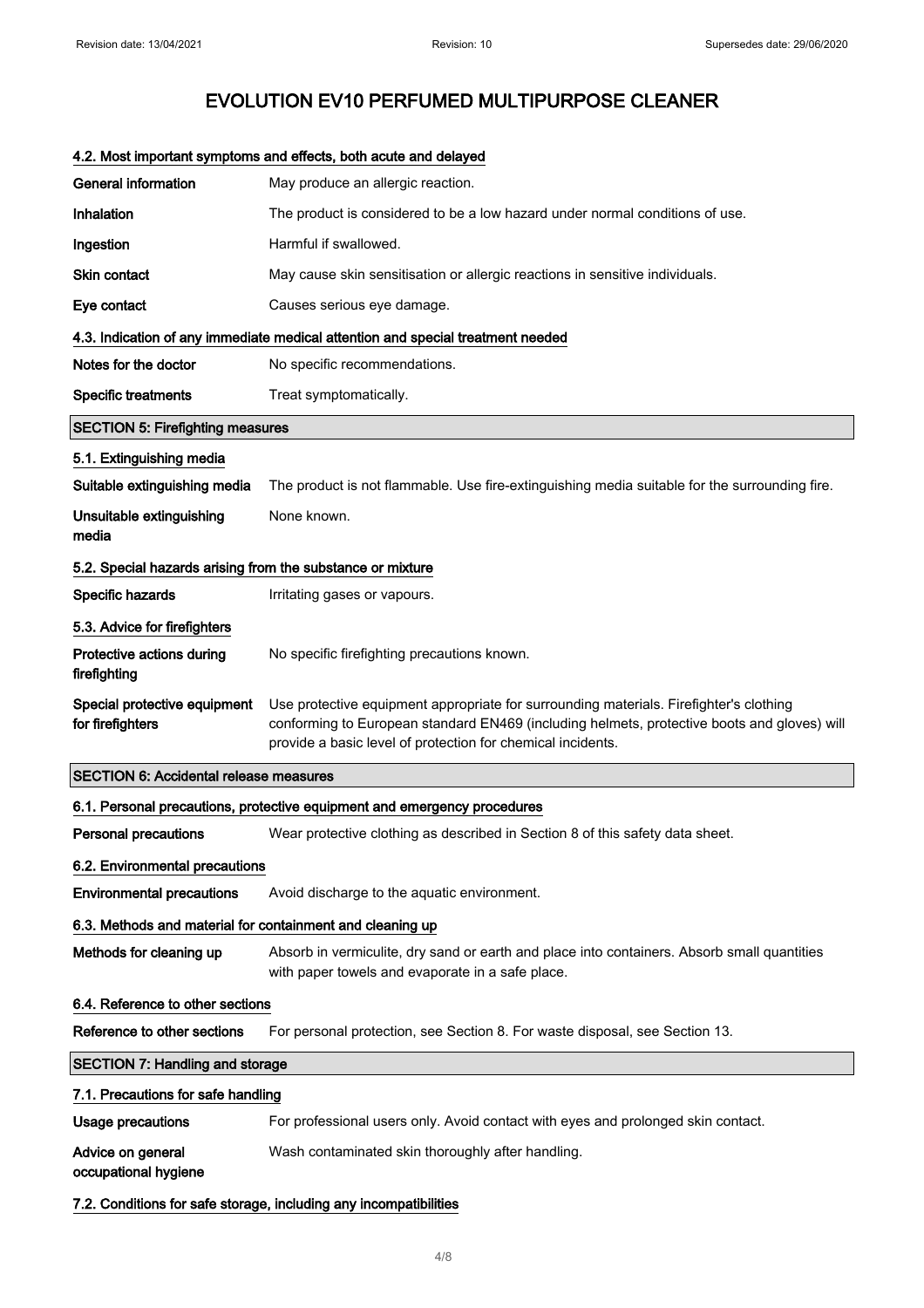| Storage precautions      | Keep only in the original container. Keep container tightly sealed when not in use. Store at<br>temperatures between 0°C and 40°C. |
|--------------------------|------------------------------------------------------------------------------------------------------------------------------------|
| Storage class            | Chemical storage. Corrosive storage.                                                                                               |
| 7.3. Specific end use(s) |                                                                                                                                    |
| Specific end use(s)      | The identified uses for this product are detailed in Section 1.2. Refer to Product Use Guide<br>(PUG) for further information.     |

#### SECTION 8: Exposure controls/Personal protection

#### 8.1. Control parameters

Occupational exposure limits

#### 2-(2-BUTOXYETHOXY)ETHANOL

Long-term exposure limit (8-hour TWA): WEL 10 ppm 67.5 mg/m<sup>3</sup> Short-term exposure limit (15-minute): WEL 15 ppm 101.2 mg/m<sup>3</sup> WEL = Workplace Exposure Limit.

#### 8.2. Exposure controls



| Appropriate engineering<br>controls | No specific ventilation requirements.                                                                                                                                                                                                                                                                                                                   |
|-------------------------------------|---------------------------------------------------------------------------------------------------------------------------------------------------------------------------------------------------------------------------------------------------------------------------------------------------------------------------------------------------------|
| Eye/face protection                 | Eyewear complying with an approved standard should be worn if a risk assessment indicates<br>eye contact is possible.                                                                                                                                                                                                                                   |
| Hand protection                     | It is recommended that chemical-resistant, impervious gloves are worn. To protect hands from<br>chemicals, gloves should comply with European Standard EN374. Wear protective gloves<br>made of the following material: Nitrile rubber. Rubber (natural, latex). Wear protective<br>gauntlets made of the following material: Polyvinyl chloride (PVC). |
| Other skin and body<br>protection   | Wear appropriate clothing to prevent skin contamination.                                                                                                                                                                                                                                                                                                |
| Hygiene measures                    | Wash hands thoroughly after handling. Wash promptly if skin becomes contaminated.<br>Promptly remove non-impervious clothing that becomes contaminated.                                                                                                                                                                                                 |
| Respiratory protection              | No specific requirements are anticipated under normal conditions of use.                                                                                                                                                                                                                                                                                |

#### SECTION 9: Physical and chemical properties

#### 9.1. Information on basic physical and chemical properties

| Appearance                | Opaque liquid.                     |
|---------------------------|------------------------------------|
| Colour                    | Green. Dark.                       |
| Odour                     | Pleasant, agreeable. Mild.         |
| рH                        | pH (concentrated solution): 9 - 10 |
| Flash point               | Not applicable.                    |
| <b>Relative density</b>   | 1.02 - 1.03 @ 20°C                 |
| Solubility(ies)           | Miscible with water.               |
| Auto-ignition temperature | Not applicable.                    |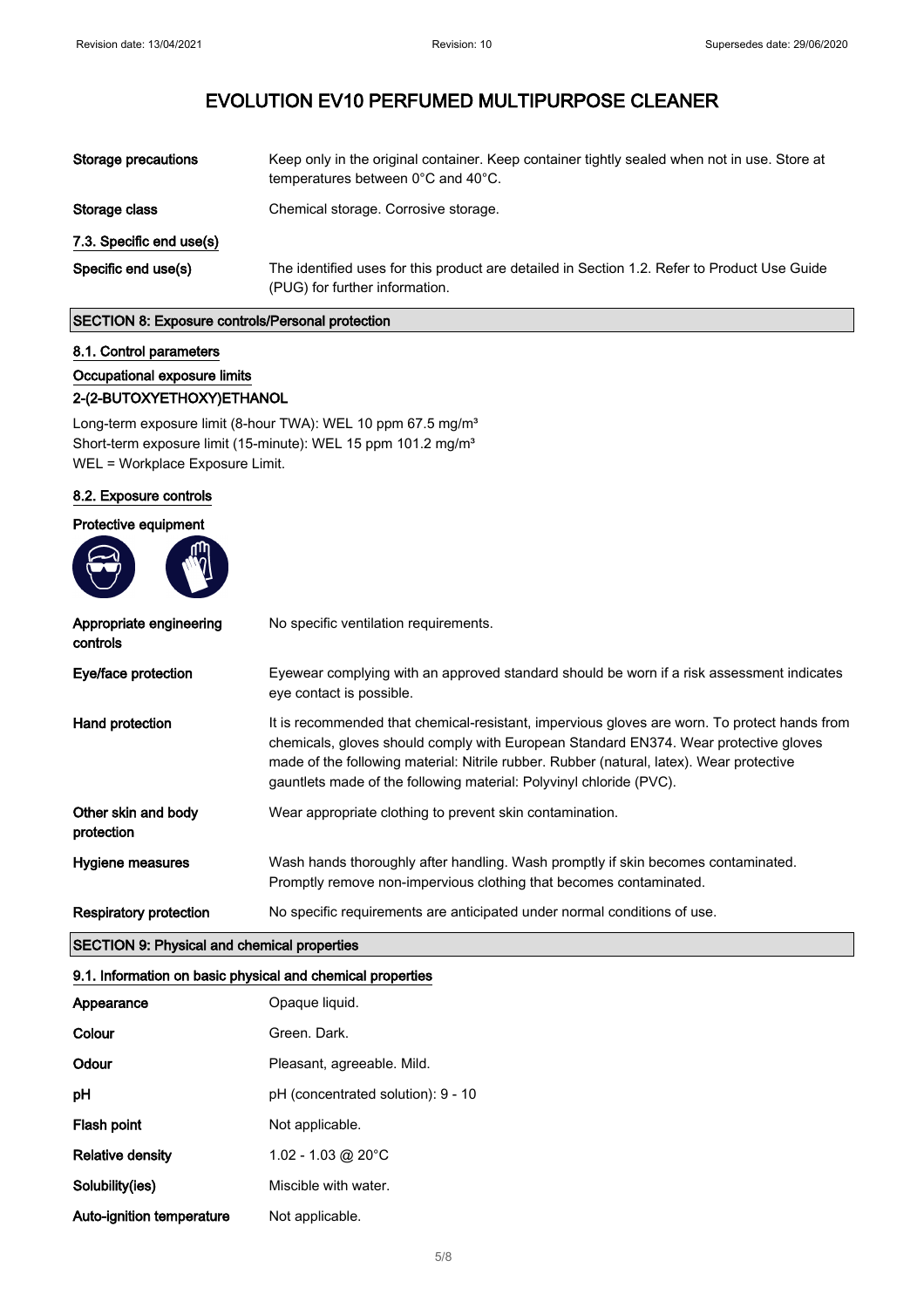| <b>Decomposition Temperature</b>                               | Not determined.                                                                                                     |
|----------------------------------------------------------------|---------------------------------------------------------------------------------------------------------------------|
| <b>Viscosity</b>                                               | Non-viscous.                                                                                                        |
| <b>Explosive properties</b>                                    | Not applicable.                                                                                                     |
| <b>Oxidising properties</b>                                    | Does not meet the criteria for classification as oxidising.                                                         |
| 9.2. Other information                                         |                                                                                                                     |
| <b>Refractive index</b>                                        | 47 - 49                                                                                                             |
| <b>SECTION 10: Stability and reactivity</b>                    |                                                                                                                     |
| 10.1. Reactivity                                               |                                                                                                                     |
| Reactivity                                                     | There are no known reactivity hazards associated with this product.                                                 |
| 10.2. Chemical stability                                       |                                                                                                                     |
| <b>Stability</b>                                               | Stable at normal ambient temperatures and when used as recommended.                                                 |
| 10.3. Possibility of hazardous reactions                       |                                                                                                                     |
| Possibility of hazardous<br>reactions                          | Under normal conditions of storage and use, no hazardous reactions will occur.                                      |
| 10.4. Conditions to avoid                                      |                                                                                                                     |
| <b>Conditions to avoid</b>                                     | There are no known conditions that are likely to result in a hazardous situation.                                   |
| 10.5. Incompatible materials                                   |                                                                                                                     |
| Materials to avoid                                             | No specific material or group of materials is likely to react with the product to produce a<br>hazardous situation. |
| 10.6. Hazardous decomposition products                         |                                                                                                                     |
| Hazardous decomposition<br>products                            | Does not decompose when used and stored as recommended.                                                             |
| <b>SECTION 11: Toxicological information</b>                   |                                                                                                                     |
| 11.1. Information on toxicological effects                     |                                                                                                                     |
| Toxicological effects                                          | Information given is based on data of the components and of similar products.                                       |
| Acute toxicity - oral<br>ATE oral (mg/kg)                      | 1,388.89                                                                                                            |
| Serious eye damage/irritation<br>Serious eye damage/irritation | Causes serious eye damage.                                                                                          |
| Skin sensitisation<br>Skin sensitisation                       | May cause an allergic skin reaction.                                                                                |
| Ingestion                                                      | Harmful if swallowed.                                                                                               |
| <b>Medical considerations</b>                                  | Pre-existing eye problems. Skin disorders and allergies.                                                            |
| <b>SECTION 12: Ecological information</b>                      |                                                                                                                     |
| Ecotoxicity                                                    | Harmful to aquatic life with long lasting effects.                                                                  |

12.1. Toxicity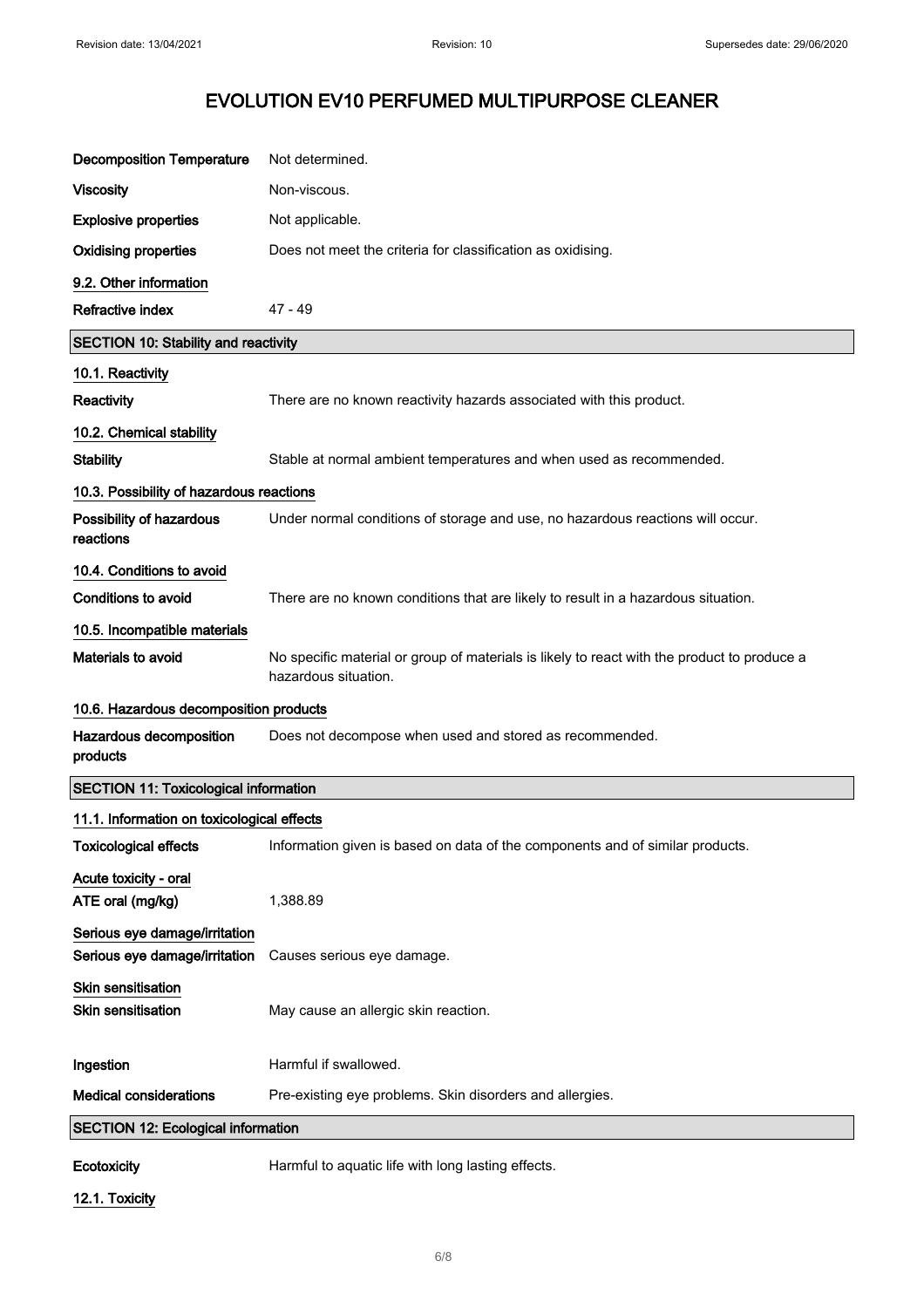| <b>Toxicity</b>                                             | Harmful to Aquatic Organisms                                                                                                                                                                                        |  |
|-------------------------------------------------------------|---------------------------------------------------------------------------------------------------------------------------------------------------------------------------------------------------------------------|--|
| 12.2. Persistence and degradability                         |                                                                                                                                                                                                                     |  |
| Persistence and degradability Moderately biodegradable.     |                                                                                                                                                                                                                     |  |
| 12.3. Bioaccumulative potential                             |                                                                                                                                                                                                                     |  |
| <b>Bioaccumulative potential</b>                            | The product does not contain any substances expected to be bioaccumulating.                                                                                                                                         |  |
| 12.4. Mobility in soil                                      |                                                                                                                                                                                                                     |  |
| <b>Mobility</b>                                             | Soluble in water.                                                                                                                                                                                                   |  |
| 12.5. Results of PBT and vPvB assessment                    |                                                                                                                                                                                                                     |  |
| Results of PBT and vPvB<br>assessment                       | This product does not contain any substances classified as PBT or vPvB.                                                                                                                                             |  |
| 12.6. Other adverse effects                                 |                                                                                                                                                                                                                     |  |
| Other adverse effects                                       | None known.                                                                                                                                                                                                         |  |
| <b>SECTION 13: Disposal considerations</b>                  |                                                                                                                                                                                                                     |  |
| 13.1. Waste treatment methods                               |                                                                                                                                                                                                                     |  |
| <b>General information</b>                                  | Dispose of surplus products and those that cannot be recycled via a licensed waste disposal<br>contractor.                                                                                                          |  |
| <b>Disposal methods</b>                                     | Dispose of waste to licensed waste disposal site in accordance with the requirements of the<br>local Waste Disposal Authority. Discharge of small quantities to the sewer with plenty of water<br>may be permitted. |  |
| <b>SECTION 14: Transport information</b>                    |                                                                                                                                                                                                                     |  |
| General                                                     | The product is not covered by international regulations on the transport of dangerous goods<br>(IMDG, IATA, ADR/RID).                                                                                               |  |
| 14.1. UN number                                             |                                                                                                                                                                                                                     |  |
| Not applicable.                                             |                                                                                                                                                                                                                     |  |
| 14.2. UN proper shipping name                               |                                                                                                                                                                                                                     |  |
| Not applicable.                                             |                                                                                                                                                                                                                     |  |
| 14.3. Transport hazard class(es)                            |                                                                                                                                                                                                                     |  |
| No transport warning sign required.                         |                                                                                                                                                                                                                     |  |
| 14.4. Packing group                                         |                                                                                                                                                                                                                     |  |
| Not applicable.                                             |                                                                                                                                                                                                                     |  |
| 14.5. Environmental hazards                                 |                                                                                                                                                                                                                     |  |
| Environmentally hazardous substance/marine pollutant<br>No. |                                                                                                                                                                                                                     |  |
| 14.6. Special precautions for user                          |                                                                                                                                                                                                                     |  |
|                                                             |                                                                                                                                                                                                                     |  |
| Not applicable.                                             |                                                                                                                                                                                                                     |  |

Transport in bulk according to Not applicable. Annex II of MARPOL 73/78 and the IBC Code